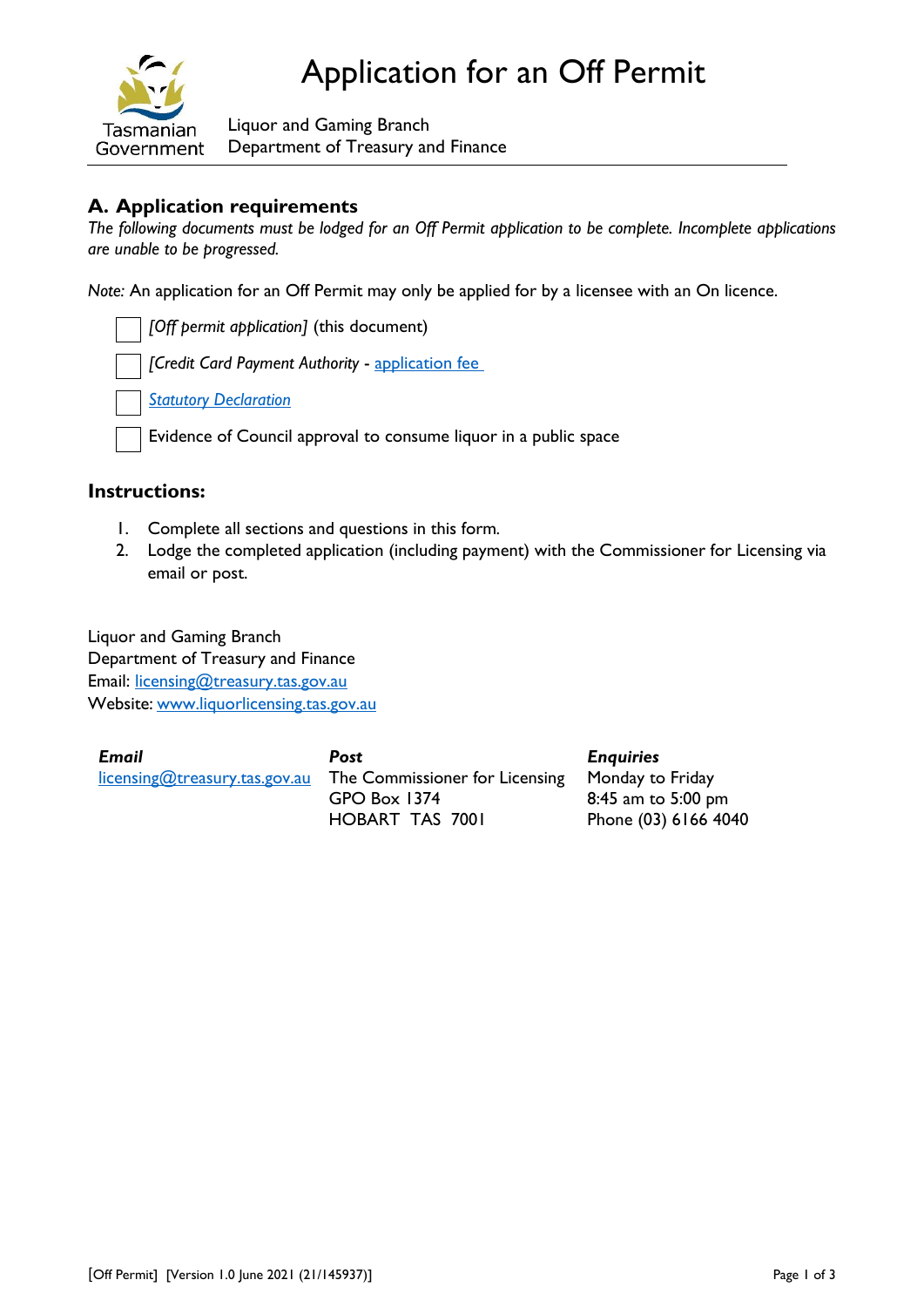# **B. Licensee details**

| <b>Title</b>                   |           |
|--------------------------------|-----------|
| Surname*                       |           |
| Given name*                    |           |
| Residential address*           |           |
| State*                         | Postcode* |
| Mobile*                        |           |
| <b>Business phone</b>          |           |
| Email address*                 |           |
| C. Licensed premises details   |           |
| Licensed premises name*        |           |
| Licence number*                |           |
| Expiry date of current permit* |           |
| D. Purpose of the permit?*     |           |

What is your reason/s for seeking an Off Permit?

## **E. Best interests of the community\***

How is this application in the best interests of the community?

Benefits may include employment, tourism, cultural or recreational benefits that may arise from the proposed activities, such as the responsible development of the hospitality industry.

*To inform this response, consider the best interest of the community [information](https://www.treasury.tas.gov.au/liquor-and-gaming/forms/supporting-information#%E2%80%8BLiquorLicenceApplicantSubmission%3Cbr%3E)*.